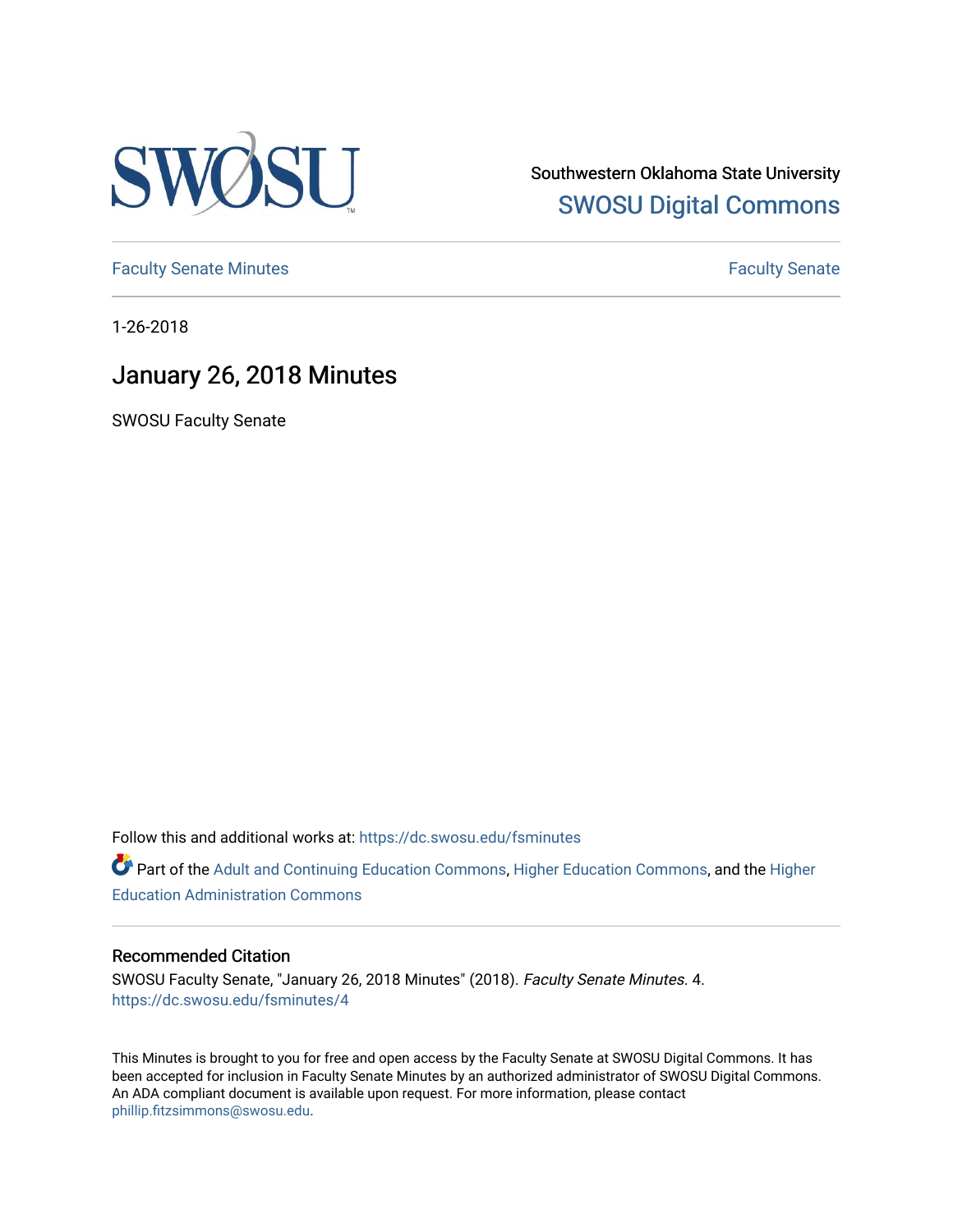## SWOSU Faculty Senate

January 26<sup>th</sup>, 2018 Approved Minutes

- **I. Call to Order:** Faculty Senate President Jerry Dunn called the January meeting of the Faculty Senate to Order at \_2:38 PM\_ in HEC 201.
- **II. Establishment of a Quorum:** Wayne Anderson, Krista Brooks, Dayna Coker (via ITV from Sayre), Rachel Davis, Tommye Davis (via ITV from Sayre), Stacey DiPaolo, Jerry Dunn, Jared Edwards, Robin Griffeath, Rita Hays, LeaAnne Hume, Sunu Kodumthara, Sharon Lawrence, Jack Li, Scott Long, David Martyn, Tom McNamara, Evette Meliza, Kathy O'Neal, Eric Paul, Cynthia Pena, Linda Pye, Hank Ramsey, Ann Russell, Hardeep Saluja, Lisa Schroeder, Amanda Smith, Tony Stein, Muatasem Ubeidat, Cheri Walker (via Zoom)
- **III. Certification of Substitutes:** Eric Pritchard substituting for Paul Hummel (PRM); Brian Rickel for Holly McKee (Business); Wayne Trail for Tony Stein (Chem/Phys)
- **IV. Presentation of Visitors:** None
- **V. Approval of Minutes:** One change, names for Dec. roll December 2017 minutes approved as amended by voice vote.

## **VI. Announcements**

- A. President Jerry Dunn
	- 1. Sharon Lawrence from Allied Health will be completing Jessica Young's term on Faculty Senate, and replacing her on FS standing committees.
	- 2. Executive Council Meeting of 1/8/2018
		- a) **Higher Ed Reauthorization Bill** (aka Prosper Act). Components being discussed include new definition for credit hours, gainful employment of students, changes to work study, eliminating some loan programs including loan forgiveness, and financial aid compliance.
		- b) **Legislative tour:** SWOSU tentatively February 23rd.
	- 3. Administrative Council of 1/8/2018
		- a) Enrollment is down for the Spring semester, approximately 2.5%.
		- b) Early term grading will begin February  $5<sup>th</sup>$ .
		- c) Joyce Teghtmeyer is retiring.
		- d) Upswing online tutoring informational webinar January 12<sup>th</sup> at 3:00.
		- e) SWIM is March  $29<sup>th</sup>$ .
		- f) Title IX training reminder.
		- g) Safety training will be available soon.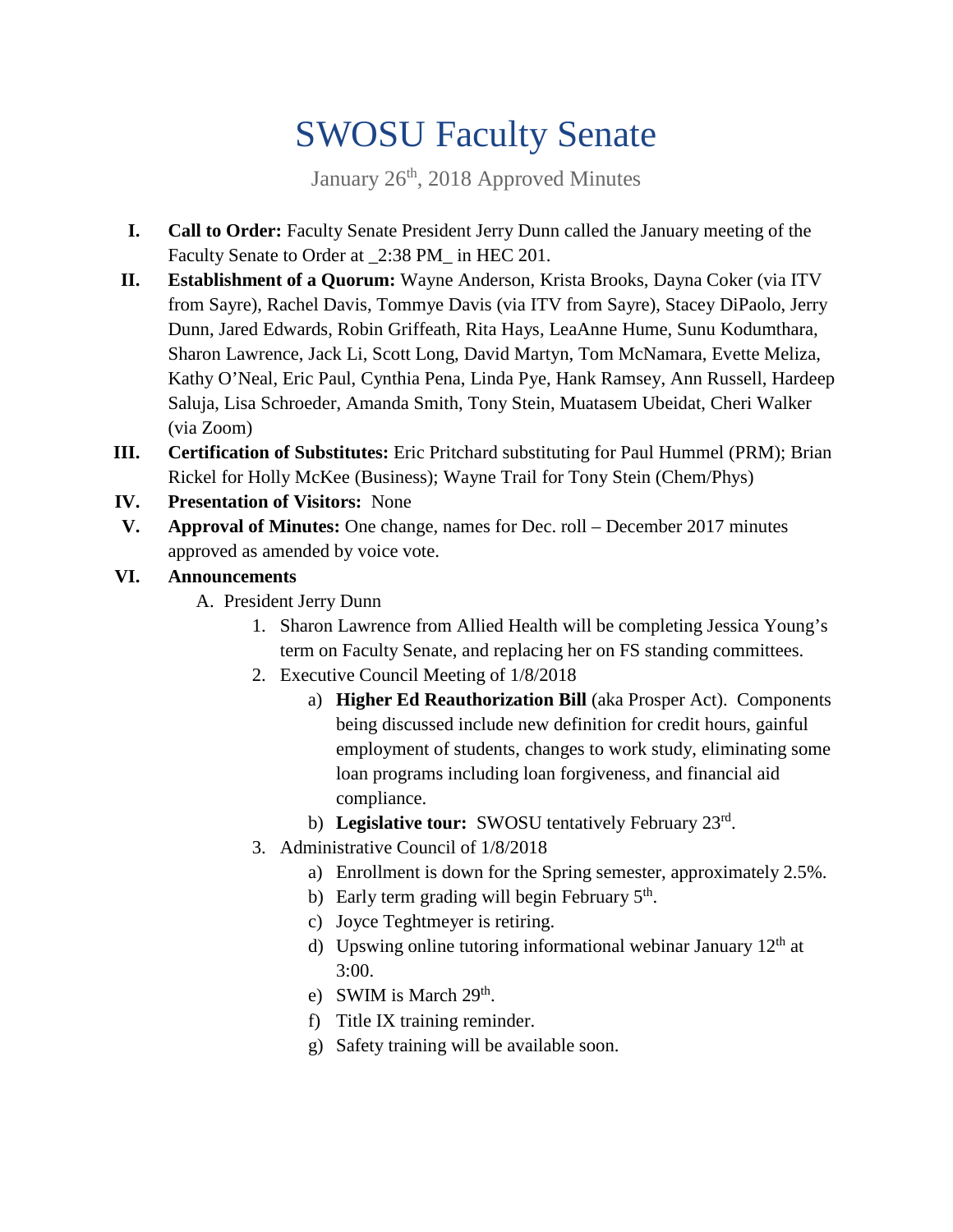- 4. Meeting with Provost on 1/24/2018
	- a) New commencement information has been posted to the SWOSU website [http://www.swosu.edu/commencement/index.aspx].
	- b) CUPA Expectations: The recent Strategic Goals, which called for salary adjustments to 80% of CUPA, ended in 2017. As clarification, this was based on the 2013-2014 CUPA book. The new Assoc. Provost (once hired) has the responsibility of developing the next Strategic Goals. However, updating to a more recent CUPA report and increasing to 90% is a desire of the administration.
	- c) There will be a call for volunteers next week to serve on the 5 criteria subcommittees for the upcoming HLC accreditation visit in 2020. This is a  $2 - 3$  year commitment, and several volunteers are needed.
	- d) Due to a current issue with the FUTPRC membership, FS has been asked to consider a small addition to the policy. Presently there is no recourse, if a committee member has extenuating circumstances that might prevent them from participating in the FUTPRC meetings once the review process has begun. A suggestion was made that a short statement be added to the policy that allows a conference between the Provost, Deans of the colleges, Faculty Senate President, and current chair of the FUTPRC to decide an appropriate action or alternative, as the need arises. [*Personnel Policies Comm.*] – Jared Edwards will send an email to personnel committee
- B. Secretary/Treasurer Krista Brooks
	- 1. Roll Sheet—please sign
	- 2. Treasurer's Report
		- a) BancFirst
			- (1) December Balance: \$1,775.28
			- (2) Withdrawal: \$0
			- (3) Deposit: \$0
			- (4) Current Balance: \$1,775.28
			- b) University Account
				- (1) December Balance: \$105.01
				- (2) Current Balance: \$105.01
- C. President-Elect Amanda Smith: Nothing to report
- D. Past President Tom McNamara: Nothing to report
- E. Student Government Representative: Austin Loomis The student government has created a new position, Civil Engagement Chair, to help students be more